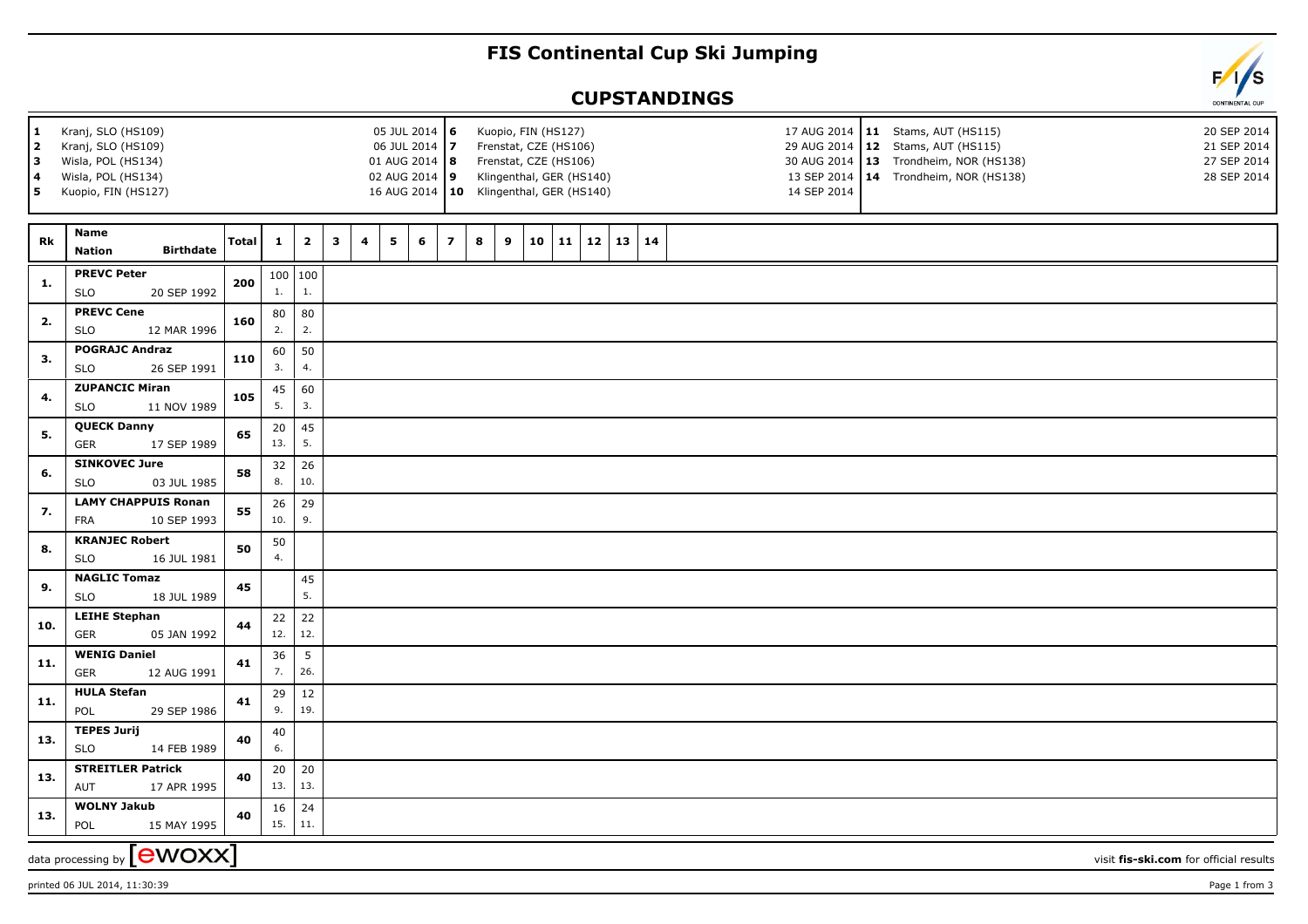| Rk  | Name<br><b>Birthdate</b><br><b>Nation</b>                 | Total      | $\mathbf{1}$                   | $\overline{2}$        | $\mathbf{3}$ | $\overline{\mathbf{4}}$ | 5 | 6 | $\overline{z}$ | 8 | 9 | 10 11 |  | $12 \mid 13 \mid 14$ |  |
|-----|-----------------------------------------------------------|------------|--------------------------------|-----------------------|--------------|-------------------------|---|---|----------------|---|---|-------|--|----------------------|--|
| 16. | <b>MAKSIMOCHKIN Mikhail</b><br><b>RUS</b><br>29 AUG 1993  | 39         | 11.   16.                      | $24 \mid 15$          |              |                         |   |   |                |   |   |       |  |                      |  |
| 17. | <b>PUNGERTAR Matjaz</b><br><b>SLO</b><br>14 AUG 1990      | 36         |                                | 36<br>7.              |              |                         |   |   |                |   |   |       |  |                      |  |
| 18. | <b>PREVC Domen</b><br>SLO<br>04 JUN 1999                  | 32         |                                | 32<br>$\bf 8.$        |              |                         |   |   |                |   |   |       |  |                      |  |
| 19. | <b>BOYARINTSEV Vladislav</b><br>31 OCT 1994<br><b>RUS</b> | 27         | $\overline{7}$<br>24.          | 20<br>13.             |              |                         |   |   |                |   |   |       |  |                      |  |
| 20. | <b>AIGNER Clemens</b><br>02 FEB 1993<br>AUT               | 26         | $10 \mid 16$<br>21.            | 15.                   |              |                         |   |   |                |   |   |       |  |                      |  |
| 21. | <b>DESCOMBES SEVOIE Vin</b><br>09 JAN 1984<br>FRA         | 24         | $13 \mid 11$<br>18.   20.      |                       |              |                         |   |   |                |   |   |       |  |                      |  |
| 22. | <b>GRIGOLI Marco</b><br>27 APR 1991<br>SUI                | 22         | 8<br>23.                       | 14<br>17.             |              |                         |   |   |                |   |   |       |  |                      |  |
| 23. | <b>KLUSEK Bartlomiej</b><br>15 JAN 1993<br>POL            | 21         | 12<br>$19.$ 22.                | $\,9$                 |              |                         |   |   |                |   |   |       |  |                      |  |
| 24. | <b>ZNISZCZOL Aleksander</b><br>POL<br>08 MAR 1994         | 18         | 11<br>20.                      | $\overline{7}$<br>24. |              |                         |   |   |                |   |   |       |  |                      |  |
| 25. | <b>MEZNAR Mitja</b><br><b>SLO</b><br>30 JUN 1988          | 17         | 9<br>22.                       | 8<br>23.              |              |                         |   |   |                |   |   |       |  |                      |  |
| 26. | <b>DEZMAN Nejc</b><br><b>SLO</b><br>07 DEC 1992           | 15         | 15<br>16.                      |                       |              |                         |   |   |                |   |   |       |  |                      |  |
| 27. | <b>SEMENIC Anze</b><br><b>SLO</b><br>01 AUG 1993          | 14         | 14<br>17.                      |                       |              |                         |   |   |                |   |   |       |  |                      |  |
| 28. | <b>JUSTIN Rok</b><br><b>SLO</b><br>06 APR 1993            | 13         |                                | 13<br>18.             |              |                         |   |   |                |   |   |       |  |                      |  |
| 29. | <b>KORNILOV Denis</b><br><b>RUS</b><br>17 AUG 1986        | ${\bf 12}$ | 6<br>25.                       | 6<br>25.              |              |                         |   |   |                |   |   |       |  |                      |  |
| 30. | <b>HVALA Jaka</b><br><b>SLO</b><br>15 JUL 1993            | 11         |                                | 11<br>20.             |              |                         |   |   |                |   |   |       |  |                      |  |
| 31. | <b>LUNARDI Michael</b><br>21 SEP 1992<br>ITA              | 6          | $\overline{\mathbf{3}}$<br>28. | $\overline{3}$<br>28. |              |                         |   |   |                |   |   |       |  |                      |  |
| 32. | <b>DREHER Michael</b><br><b>GER</b><br>30 JAN 1993        | 5          | 5<br>26.                       |                       |              |                         |   |   |                |   |   |       |  |                      |  |
| 33. | <b>MURANKA Klemens</b><br>POL<br>31 AUG 1994              | 4          | $\overline{4}$<br>27.          |                       |              |                         |   |   |                |   |   |       |  |                      |  |
| 33. | <b>EGGENHOFER Markus</b><br>11 DEC 1987<br>AUT            | 4          | $\overline{2}$<br>29.          | $\overline{2}$<br>29. |              |                         |   |   |                |   |   |       |  |                      |  |